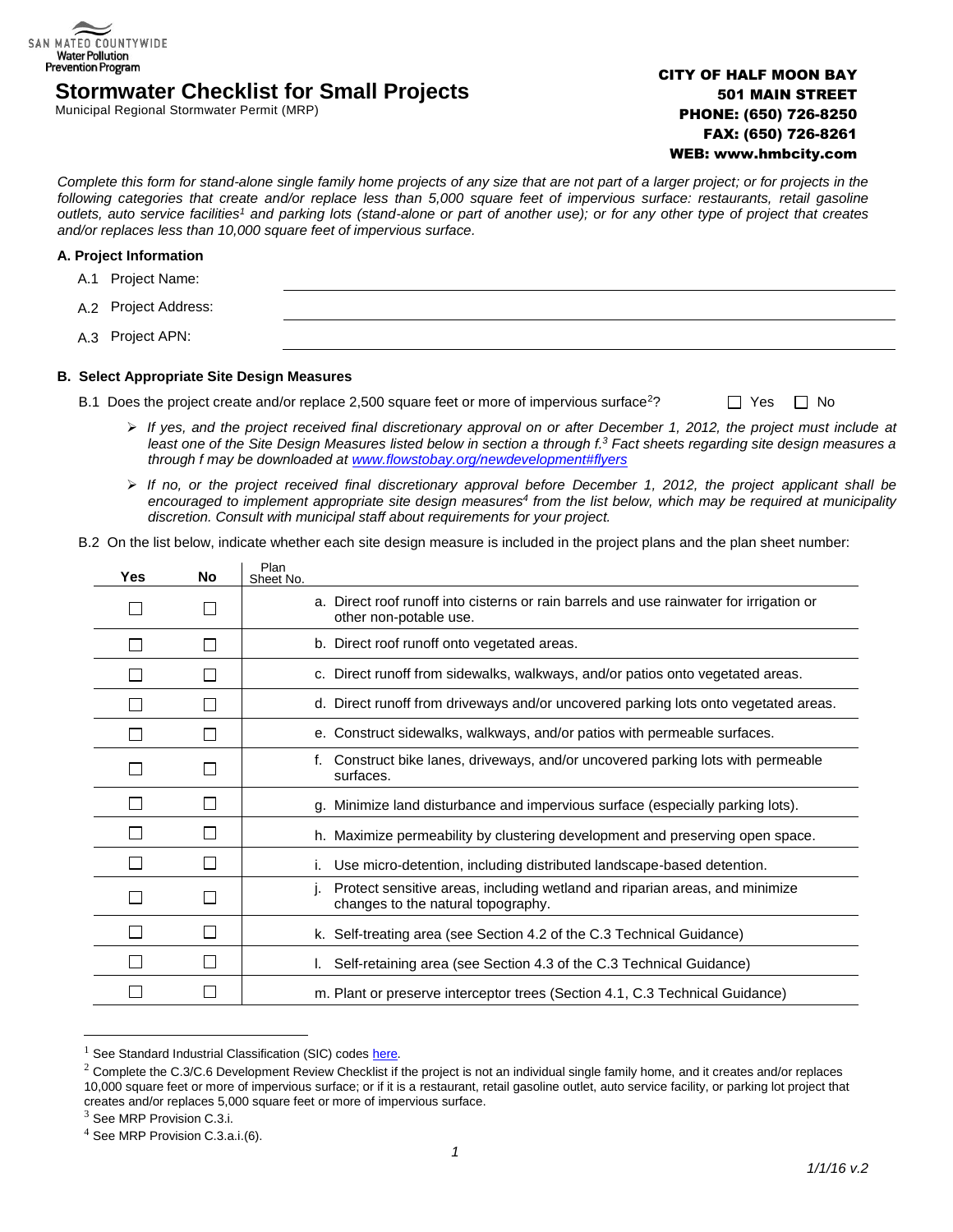**C. Select appropriate source controls** *(Encouraged for all projects; may be required at municipal discretion. Consult municipal staff.<sup>5</sup> )*

| Are these<br>features in<br>project? |                             | <b>Features that</b><br>require source<br>control<br>measures | <b>Source control measures</b><br>(Refer to Local Source Control List for detailed requirements)                                                                                                                                                                                                                                                                                                                    |        | Is source control<br>measure included<br>in project plans? |                   |  |
|--------------------------------------|-----------------------------|---------------------------------------------------------------|---------------------------------------------------------------------------------------------------------------------------------------------------------------------------------------------------------------------------------------------------------------------------------------------------------------------------------------------------------------------------------------------------------------------|--------|------------------------------------------------------------|-------------------|--|
| Yes                                  | No                          |                                                               |                                                                                                                                                                                                                                                                                                                                                                                                                     | Yes    | No                                                         | Plan<br>Sheet No. |  |
|                                      |                             | Storm Drain                                                   | • Mark on-site inlets with the words "No Dumping! Flows to Bay" or equivalent.                                                                                                                                                                                                                                                                                                                                      |        |                                                            |                   |  |
| L                                    | $\mathbb{R}^n$              | <b>Floor Drains</b>                                           | • Plumb interior floor drains to sanitary sewer [or prohibit].                                                                                                                                                                                                                                                                                                                                                      |        | $\Box$                                                     |                   |  |
|                                      |                             | Parking garage                                                | • Plumb interior parking garage floor drains to sanitary sewer. <sup>6</sup>                                                                                                                                                                                                                                                                                                                                        |        | J.                                                         |                   |  |
| Г                                    | $\mathcal{L}_{\mathcal{A}}$ | Landscaping                                                   | • Retain existing vegetation as practicable.<br>Select diverse species appropriate to the site. Include plants that are pest-<br>and/or disease-resistant, drought-tolerant, and/or attract beneficial insects.<br>Minimize use of pesticides and quick-release fertilizers.<br>Use efficient irrigation system; design to minimize runoff.                                                                         | $\Box$ | $\Box$                                                     |                   |  |
|                                      |                             | Pool/Spa/Fountain                                             | • Provide connection to the sanitary sewer to facilitate draining. <sup>6</sup>                                                                                                                                                                                                                                                                                                                                     |        | $\Box$                                                     |                   |  |
|                                      | $\Box$                      | <b>Food Service</b><br>Equipment<br>(non-<br>residential)     | Provide sink or other area for equipment cleaning, which is:<br>• Connected to a grease interceptor prior to sanitary sewer discharge. <sup>6</sup><br>Large enough for the largest mat or piece of equipment to be cleaned.<br>٠<br>• Indoors or in an outdoor roofed area designed to prevent stormwater run-on<br>and run-off, and signed to require equipment washing in this area.                             |        | $\Box$                                                     |                   |  |
|                                      |                             | Refuse Areas                                                  | • Provide a roofed and enclosed area for dumpsters, recycling containers, etc.,<br>designed to prevent stormwater run-on and runoff.<br>• Connect any drains in or beneath dumpsters, compactors, and tallow bin<br>areas serving food service facilities to the sanitary sewer. <sup>6</sup>                                                                                                                       | $\Box$ | $\Box$                                                     |                   |  |
| $\Box$                               |                             | <b>Outdoor Process</b><br>Activities <sup>7</sup>             | • Perform process activities either indoors or in roofed outdoor area, designed<br>to prevent stormwater run-on and runoff, and to drain to the sanitary sewer. <sup>6</sup>                                                                                                                                                                                                                                        |        | $\Box$                                                     |                   |  |
| L                                    | $\mathcal{L}$               | Outdoor<br>Equipment/<br><b>Materials</b><br>Storage          | • Cover the area or design to avoid pollutant contact with stormwater runoff.<br>• Locate area only on paved and contained areas.<br>" Roof storage areas that will contain non-hazardous liquids, drain to sanitary<br>sewer <sup>6</sup> , and contain by berms or similar.                                                                                                                                       | $\Box$ | $\Box$                                                     |                   |  |
| I.                                   | $\mathcal{L}$               | Vehicle/<br>Equipment<br>Cleaning                             | • Roofed, pave and berm wash area to prevent stormwater run-on and runoff,<br>plumb to the sanitary sewer <sup>6</sup> , and sign as a designated wash area.<br>• Commercial car wash facilities shall discharge to the sanitary sewer. <sup>6</sup>                                                                                                                                                                | П      | L                                                          |                   |  |
| Γ                                    |                             | Vehicle/<br>Equipment<br>Repair and<br>Maintenance            | • Designate repair/maintenance area indoors, or an outdoors area designed to<br>prevent stormwater run-on and runoff and provide secondary containment. Do<br>not install drains in the secondary containment areas.<br>• No floor drains unless pretreated prior to discharge to the sanitary sewer. <sup>6</sup><br>$\bullet$ Connect containers or sinks used for parts cleaning to the sanitary sewer. $\delta$ |        | $\Box$                                                     |                   |  |
|                                      |                             | Fuel<br>Dispensing<br>Areas                                   | Fueling areas shall have impermeable surface that is a) minimally graded to<br>prevent ponding and b) separated from the rest of the site by a grade break.<br>• Canopy shall extend at least 10 ft. in each direction from each pump and drain<br>away from fueling area.                                                                                                                                          |        | $\Box$                                                     |                   |  |
| L                                    | $\sim$                      | <b>Loading Docks</b>                                          | • Cover and/or grade to minimize run-on to and runoff from the loading area.<br>• Position downspouts to direct stormwater away from the loading area.<br>Drain water from loading dock areas to the sanitary sewer. <sup>6</sup><br>• Install door skirts between the trailers and the building.                                                                                                                   | $\Box$ | $\Box$                                                     |                   |  |
| $\Box$                               | ⊔                           | <b>Fire Sprinklers</b>                                        | • Design for discharge of fire sprinkler test water to landscape or sanitary sewer <sup>6</sup>                                                                                                                                                                                                                                                                                                                     | $\Box$ | ⊔                                                          |                   |  |
| $\Box$                               | $\Box$                      | <b>Miscellaneous</b><br>Drain or Wash<br>Water                | • Drain condensate of air conditioning units to landscaping. Large air<br>conditioning units may connect to the sanitary sewer. <sup>6</sup><br>• Roof drains shall drain to unpaved area where practicable.<br>Drain boiler drain lines, roof top equipment, all washwater to sanitary sewer <sup>6</sup> .                                                                                                        | $\Box$ | $\Box$                                                     |                   |  |
| └                                    | $\Box$                      | Architectural<br>Copper                                       | • Drain rinse water to landscaping, discharge to sanitary sewer $6$ , or collect and<br>dispose properly offsite. See flyer "Requirements for Architectural Copper."                                                                                                                                                                                                                                                | $\Box$ | $\Box$                                                     |                   |  |

<sup>5</sup> See MRP Provision C.3.a.i(7).

 $\overline{a}$ 

 $6$  Any connection to the sanitary sewer system is subject to sanitary district approval.

<sup>&</sup>lt;sup>7</sup> Businesses that may have outdoor process activities/equipment include machine shops, auto repair, industries with pretreatment facilities.